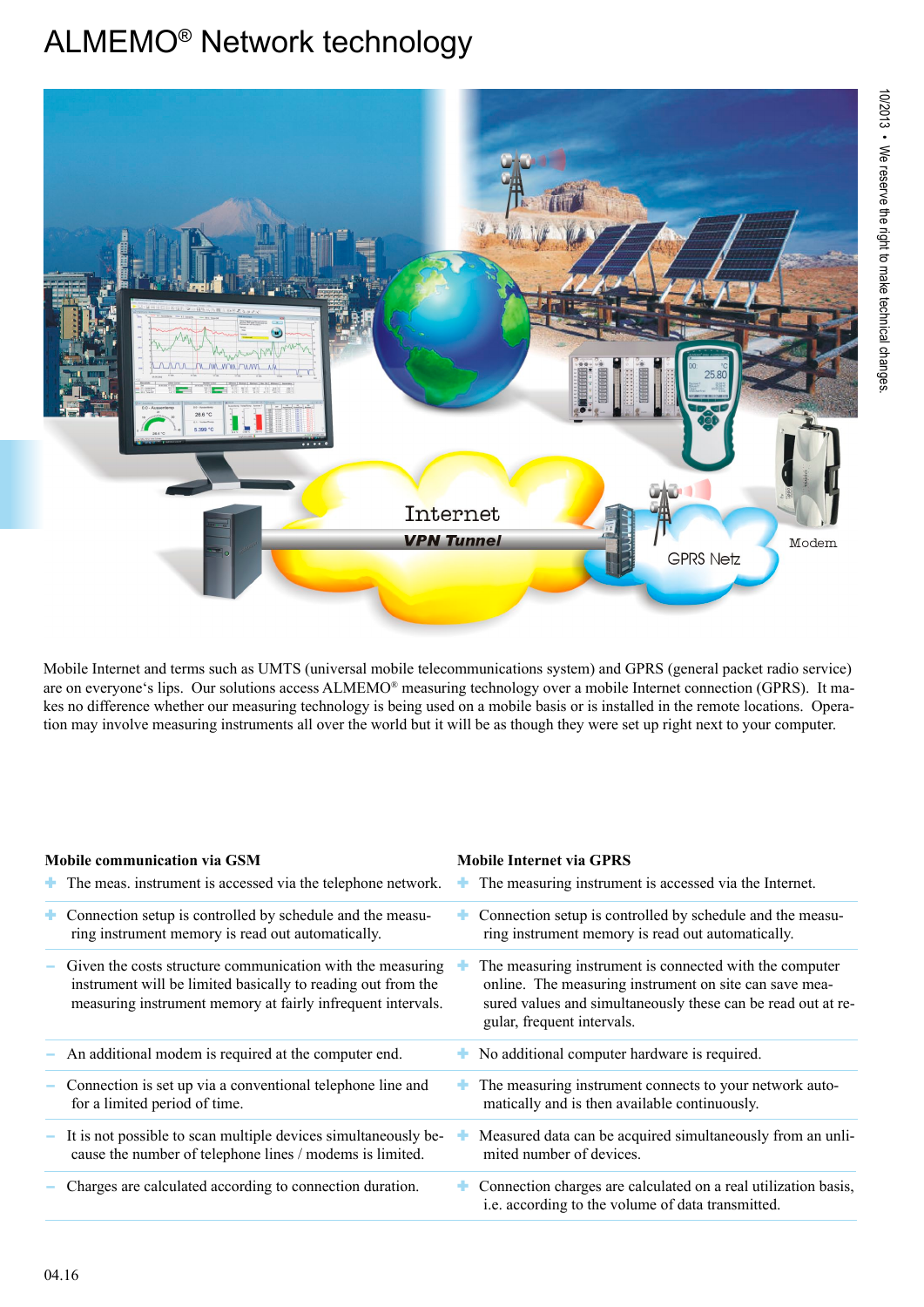### **GPRS mobile communications modem ZA 1709 GPRS**



- Remote interrogation and remote control of ALMEMO® devices
- Ideal for measuring operations at remote sites
- Automatic memory readout or inexpensive 24-hour online measuring - thanks to a charges structure according to actual data usage.

### **Technical data**

| Frequency range | Quad band 850 / 900 / 1800 / 1900 MHz                    |
|-----------------|----------------------------------------------------------|
| Output power    | 2 W for EGSM 850 / 900                                   |
|                 | 1 W for GSM 1800 / 1900                                  |
| Connections     | RS-232                                                   |
|                 | (9600 baud, 9-contact. sub-D socket)                     |
|                 | FME antenna connection (male)                            |
|                 | Power supply, SIM card reader                            |
| Power supply    | 8 to 30 V, via mains unit, included in delivery          |
|                 | Current consumption 30 mA at 12 V (basic consumption)    |
|                 | maximum 190 mA at 12 V (sending)                         |
| Operating temp. | -30 to +65 $\degree$ C (mains unit 0 to +40 $\degree$ C) |
| Dimensions      | $65 \times 74 \times 33$ mm                              |
| Weight          | approx. $110 \text{ g}$                                  |
| Mains unit      | Input voltage 110 to 240 VAC                             |
|                 | Output voltage 10.5 to 13.5 VDC                          |
|                 | Operating temperature 0 to +40 $^{\circ}$ C              |
|                 |                                                          |

#### **! Advisory note**

For technical reasons a special data tariff and a VPN access are required; these can be arranged via "akrobit software GmbH". Akrobit software GmbH offers various tariffs for VPN and mobile communications; depending on the tariff chosen, the GPRS modem can be used within Germany, within Europe, or worldwide. A VPN client software must also be installed on the computer used for evaluation. The VPN client software is included in delivery free-of-charge. For automatic memory readout the software AMR Win-Control is required together with additional module

"Automatic ALMEMO® memory readout" SW5600WCZM9.

#### **Accessories Order no.**

Additional protocol "Automatic memory readout"<br>for WinControl (SW5600WC1/2/3/4) SW5600WCZM9 for WinControl  $(SW5600WC1/2/3/4)$ 

#### **Variants Order no.**

GPRS mobile communications modem for connecting to AL-MEMO® devices, including data cable ZA1909DK5, adapter ZA1709AS, mains unit, documentation, antenna with magnetic base Cable approx. 2.5 meters. **ZA1709GPRS**

Other variants are available on reques:

GPRS modem for texting SMS, with digital inputs, alarmdriven by the ALMEMO® device.

## **GPRS connections and cost accounting - examples**

#### **Advisory note**

These cases are provided as examples only; the number of VPN1 accesses is for illustration purposes and can be modified as required. However, at least two accesses are always required ( $1x PC + 1x$  modem).

The software AMR WinControl can, depending on requirements, normally be used. The modem option is not always necessary; however, if several modems / devices need to be addressed simultaneously, at least one WC2 (standard) will be required. For device-internal data recording (especially with a memory card) we strongly recommend the optional software module for automatic memory readout (SW5600WCZM9).

The costs incurred as per the mobile communications tariff Vodafone and by Telekom Deutschland depend on actual data usage. All data tariffs permitting use of an alternative APN<sup>2</sup> are supported. Prepaid cards are not supported. A suitable tariff can be arranged by akrobit software GmbH. Customers preferring to make their own arrangements must have set up the mobile communications contract before ordering the modem. Rental solutions for modem, VPN, and mobile communications accesses, and provision of a test access by akrobit software GmbH are all available on demand.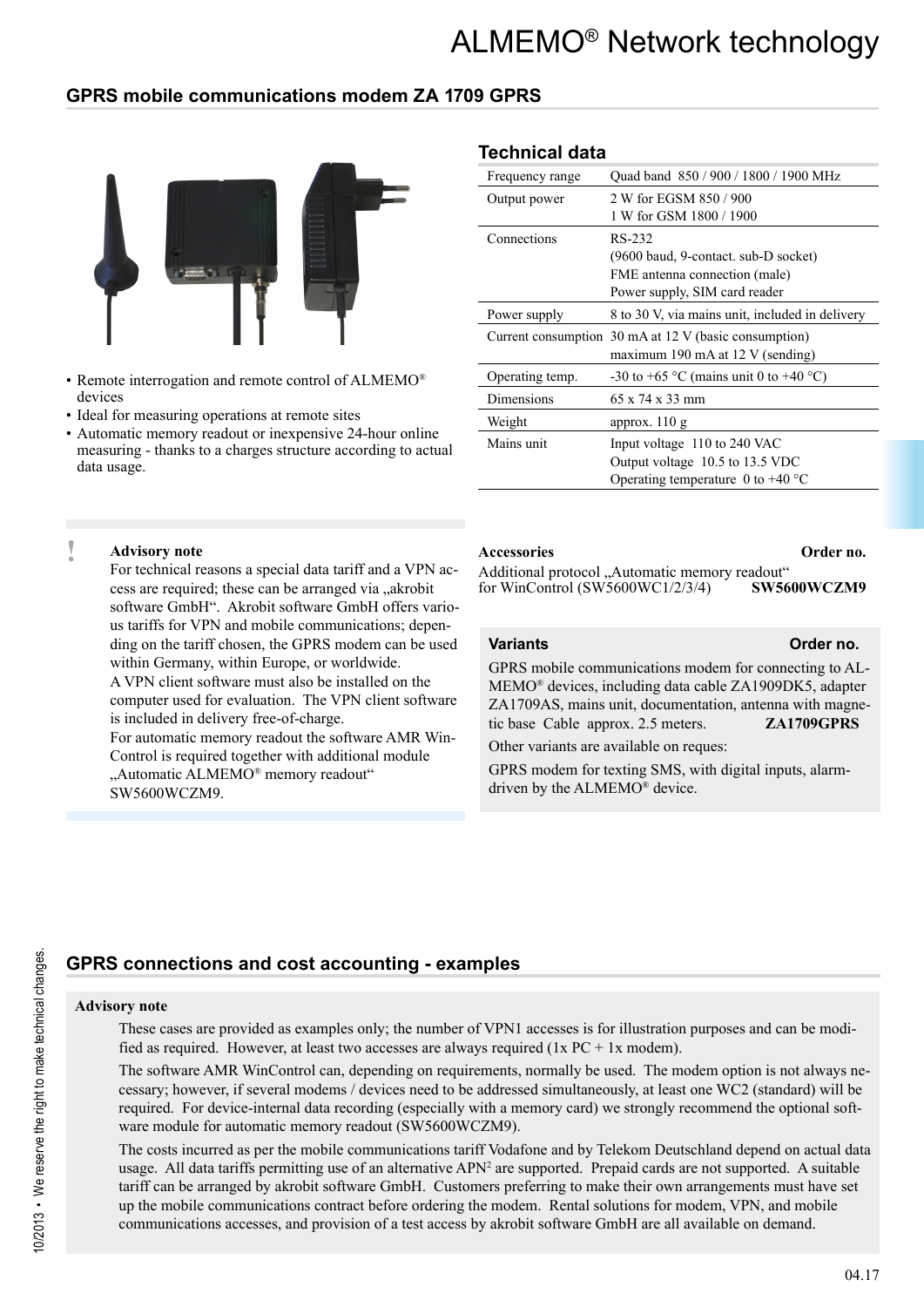# **GPRS connection 1+1**

Installation of the VPN software on one computer for the purpose of addressing one modem with one or more connected devices



| Required                             | Costs (net)            | <b>Note</b>                                                              |
|--------------------------------------|------------------------|--------------------------------------------------------------------------|
| GPRS modem                           | see price list         | Preconfigured with RS-232 connection                                     |
| Data cable ZA1909-DK5                | included               | RS-232                                                                   |
| Modem adapter                        | included               |                                                                          |
| VPN access                           | approx. EUR 15 / month | $1x \text{ mobile} + 1x \text{ PC}$ (minimum contractual term 12 months) |
| Mobile communications card           | approx. EUR 14 / month | m2m 5 MB included (minimum contractual term $24$ months) <sup>3</sup>    |
| AMR WinControl software              | see price list         | SW5600WC1 (Light version for 1 device, 20 meas. channels)                |
| Automatic memory readout<br>(option) | see price list         | SW5600WCZM9                                                              |

# **GPRS connection 1+3**

Installation of the VPN software on several computers for the purpose of addressing one modem with one or more connected devices. Each such computer is allocated a separate access with its own unique IP address; however, only one such computer can establish a connection to the modem at any one time.



| Required                                | Costs (net)            | <b>Note</b>                                                              |
|-----------------------------------------|------------------------|--------------------------------------------------------------------------|
| GPRS modem                              | see price list         | Preconfigured with RS-232 connection                                     |
| Data cable ZA1909-DK5                   | included               | RS-232                                                                   |
| Modem adapter                           | included               |                                                                          |
| VPN access                              | approx. EUR 30 / month | $1x \text{ mobile} + 3x \text{ PC}$ (minimum contractual term 12 months) |
| Mobile communications card              | approx. EUR 14 / month | m2m 5 MB included (minimum contractual term 24 months) <sup>3</sup>      |
| 3x AMR WinControl software              | see price list         | 3x SW5600WC1<br>(Light version for 1 device, 20 meas. channels)          |
| 3x automatic memory readout<br>(option) | see price list         | 3x SW5600WCZM9                                                           |